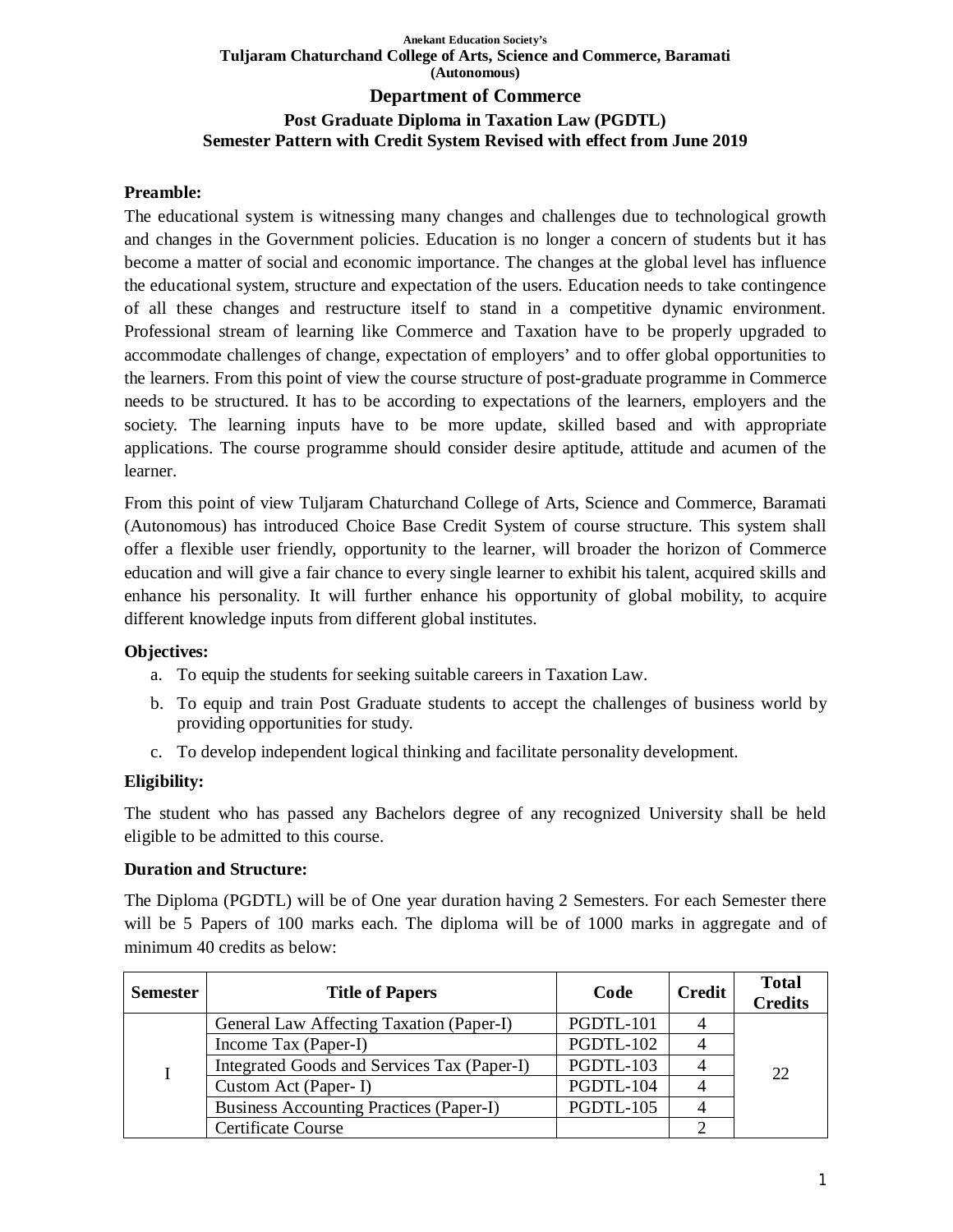|              | PGDTL-201<br>General Law Affecting Taxation (Paper-II) |           |    |    |
|--------------|--------------------------------------------------------|-----------|----|----|
|              | Income Tax (Paper-II)                                  | PGDTL-202 |    |    |
| П            | Integrated Goods and Services Tax (Paper-II)           | PGDTL-203 |    | 22 |
|              | Custom Act (Paper-II)                                  | PGDTL-204 |    |    |
|              | <b>Business Accounting Practices (Paper-II)</b>        | PGDTL-205 |    |    |
|              | <b>Certificate Course</b>                              |           |    |    |
| <b>Total</b> |                                                        |           | 44 | 44 |

# **Scheme of Examination:**

The examination of regular students of M.Com. degree course shall be based on:

- (a) Semester Examination
- (b) Continuous Assessment
- (c) Credit System, and
- (d) Semester Grade Point Average and Cumulative Grade Point Average System

For each paper of 100 marks, there will be an Internal Assessment of 50 marks and the Final Examination of 50 marks per 3 hours duration at the end of each semester. A candidate who will secure at least 40% marks allotted to each paper will be given 4 credits. A candidate who does not pass the examination is any subject or subjects in one semester will be permitted to appear in such failed subject or subjects along with the papers of following semester.

The Internal Assessment for each paper will be 50 marks which will be carried out by the department during the term. The Internal Assessment may be in the forms of written test, seminars, term papers, presentations, assignments, orals or any such others. The distribution of internal assessment marks shall be as follows:

| Sr. No. | <b>Exam/Activity</b>           | <b>Marks</b> |
|---------|--------------------------------|--------------|
|         | Midterm Test/ Class Room Test  | 20           |
|         | Presentation/Role Play         | 10           |
| 3       | Case studies/ Group Discussion | 10           |
|         | Quiz / Home Assignment         | 10           |
|         | Total                          | 50           |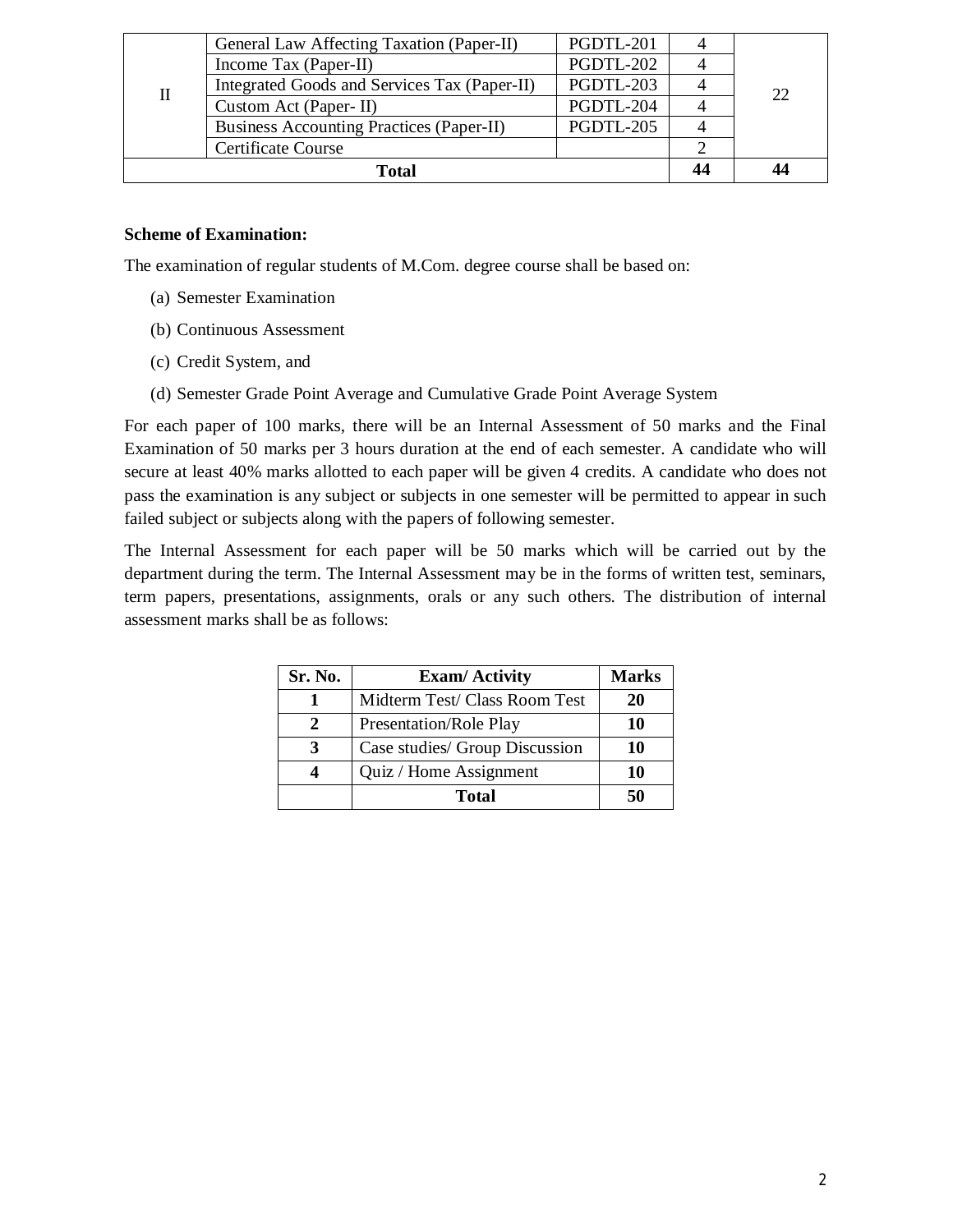| <b>Class</b>  | $: DTL$ (Semester- I)     |                                                          |
|---------------|---------------------------|----------------------------------------------------------|
|               | Paper Code: PGDTL-101     |                                                          |
| Paper         | $\mathbf{r}$ $\mathbf{r}$ | Title of Paper: General Law Affecting Taxation [Paper-I] |
| <b>Credit</b> | : 04                      | No. of lectures: 48                                      |

# **Learning Objectives:**

To provide understanding and working knowledge of sources of law, Constitution, legislative environment, interpretation of statutes and general laws.

# **Learning Outcome:**

This course will help students to acquire the knowledge about the constitution of India and knowledge of other related general laws. Students will be acquainted by the sources of laws, basic idea of Constitution of India and Hindu Succession Act 1956.

# **TOPICS/CONTENTS**

# **Unit 1: Sources of Law: (12)**

1.1 Meaning of Law and its Significance;

- 1.2 Relevance of Law to Civil Society; Jurisprudence & Legal Theory
- 1.3 Schools of Law propounded by Austin, Dean Roscoe Pound, Salmond, Kelsen and Bentham; Statutes
- 1.4 Subordinate Legislation, Custom, Common Law, Precedent, Stare decisis.

# **Unit 2: Constitution of India (12)**

- 2.1 Broad Framework of the Constitution of India; Fundamental Rights, Directive Principles of State Policy and Fundamental Duties
- 2.2 Legislative framework and Powers of Union and States; Judicial framework; Executive/Administrative framework
- 2.3 Legislative Process; Money Bill; Finance Bill and Other Bills; Parliamentary Standing
- 2.4 Committees and their Role; Writ Jurisdiction of High Courts and the Supreme Court; Different types of writs

# **Unit 3: Hindu Law (12)**

- 3.1 Application of Hindu Law
- 3.2 Sources & Schools of Hindu Law
- 3.3 Joint Family Coparcenary & Coparcenary Property (With Reference To Mitakshara Law & Dayabhaga Law)

# **Unit 4: Hindu Succession Act 1956 (12)**

- 4.1 Kinds Of Legal Heirs And Section 6-Devolution Of Interest In Mitakshara Coparcenery Property
- 4.2 Section 8-Succession to Property of Male Hindu
- 4.3 Section 15-Succession of Property of Female Hindu Including Stridhan
- 4.4 Section 30-Testamentary Succession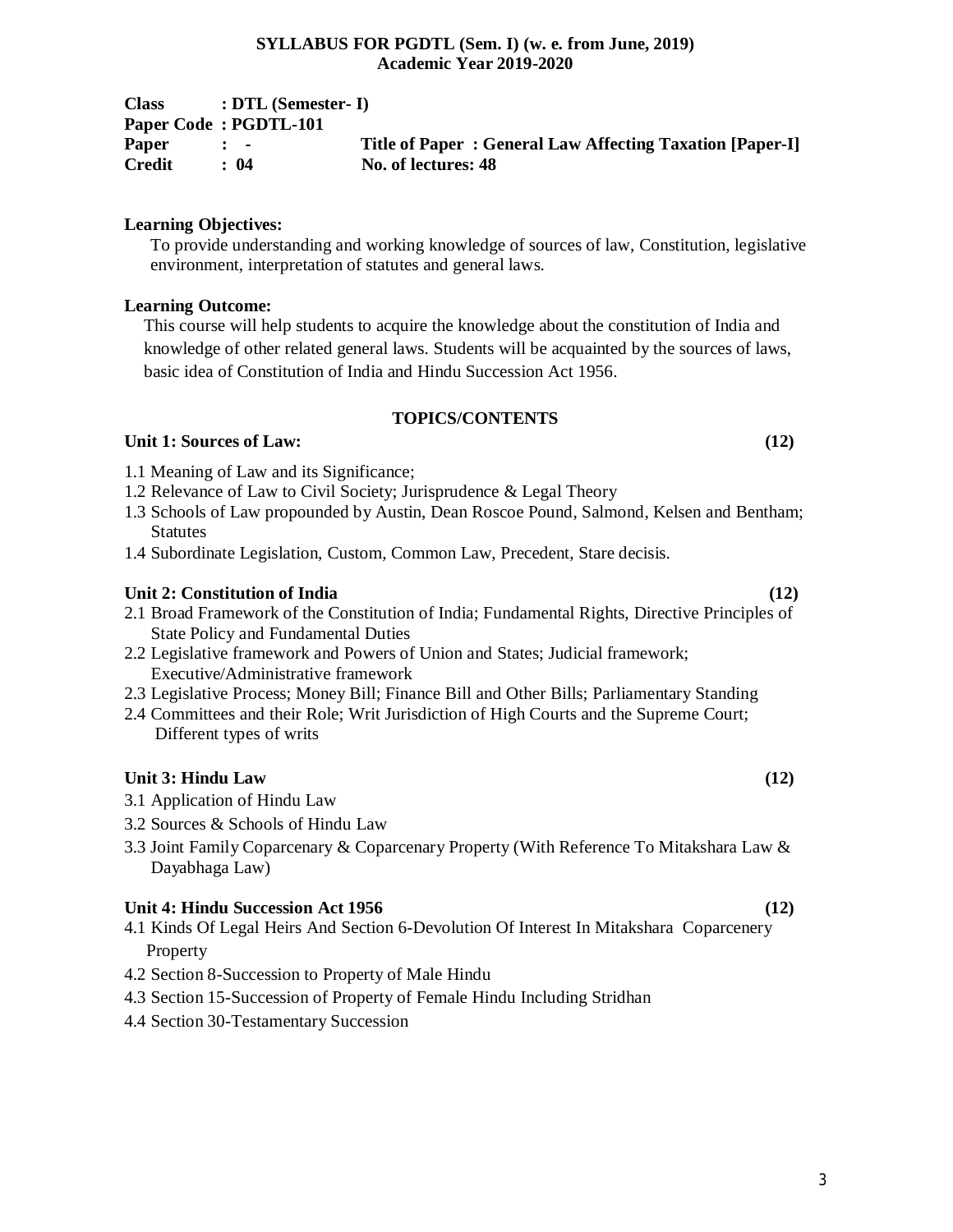### **Recommended Books**

- 1. M. P. Jain, Indian Constitutional Law, Lexis Nexis (2015).
- 2. D.D. Basu, Constitutional Law of India, Lexis Nexis (2013).
- 3. Narendra Kumar, Constitutional Law of India, Allahabad Law Agency (2015).
- 4. H. M. Seervi, Constitutional Law of India, N.M. Tripathi.
- 5. Arvind Datar, Commentary on Constitution of India (3 Vols), Lexis Nexis (2010).
- 6. Sathya Narayan (Ed), Selected Work of S.P. Sathe (3 Vols), Oxford University Press (2015).
- 7. M.P. Singh, V.N. Shukla's Constitution of India , Eastern Book Company, (2013).
- 8. University Press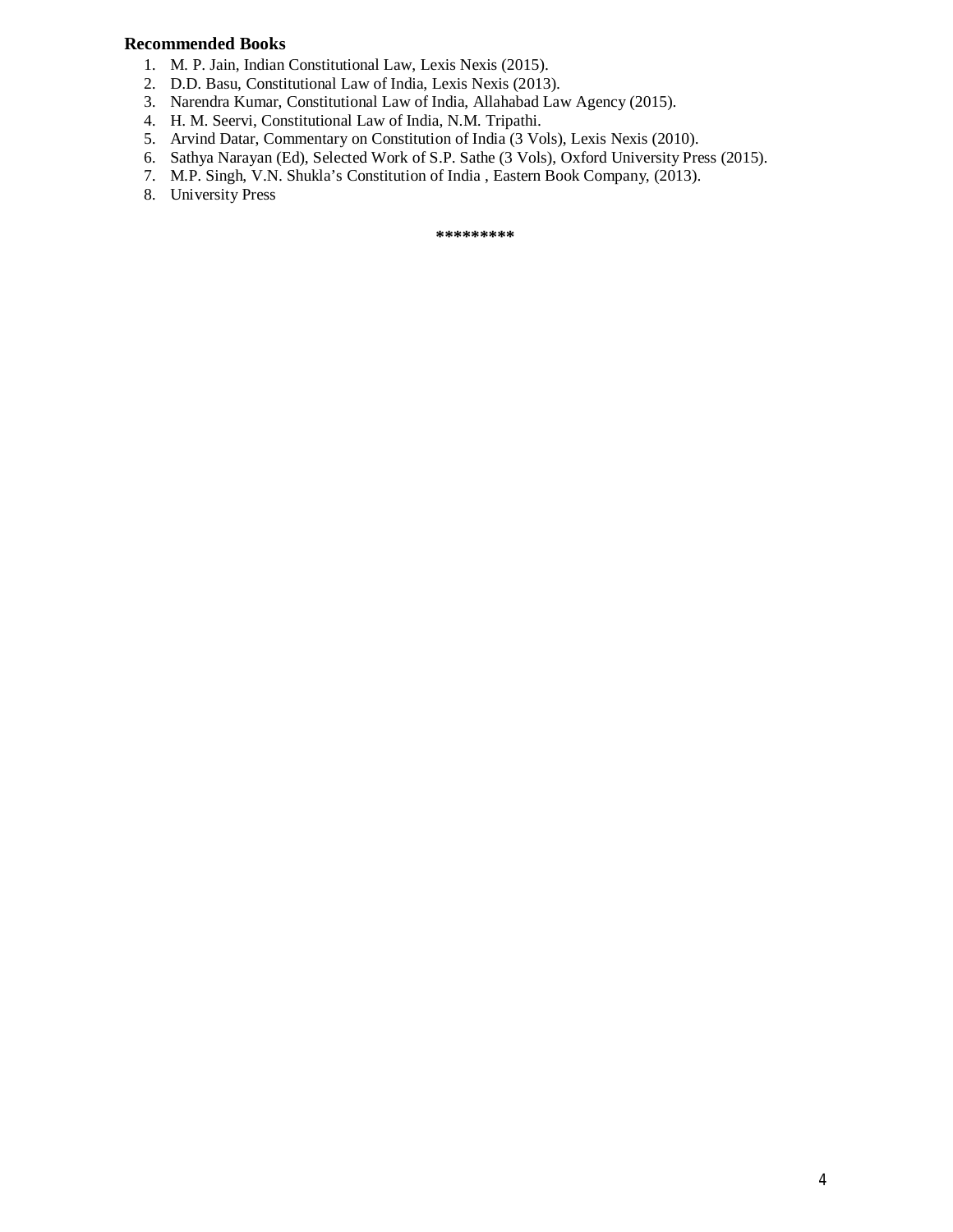| <b>Class</b> | $: DTL$ (Semester- I)     |                                      |
|--------------|---------------------------|--------------------------------------|
|              | Paper Code: PGDTL102      |                                      |
| Paper        | $\mathbf{r}$ $\mathbf{r}$ | Title of Paper: Income Tax [Paper-I] |
| Credit       | $\div$ 04                 | No. of lectures: 48                  |

#### **Learning Objectives:**

- 1. To expose the students to the various provisions of Income Tax Act.
- 2. To understand how to compute Income Tax and various deductions under Income Tax.
- 3. To provide students the knowledge of difference between tax avoidance and tax planning.

#### **Learning Outcome:**

The course will help the students to get thorough knowledge about Income Tax Act. It would also enable the students to know about computation of Income from Salary, House property, Business Income, capital gain etc. and Tax liability.

# **TOPICS/CONTENTS**

#### **Unit No.1 Introduction to Income Tax (06)**

- 1.1 History of Income Tax in India -
- 1.2 Fundamental Concepts and definitions under Income Tax Act, 1961
- 1.3 Rates of taxes Basis of charge
- 1.4 Residential status and scope of total income
- 1.5 Income Exempt from tax
- 1.5 Capital & Revenue & PAN

# **Unit No.2 Heads of Income: Salaries & House Property (12)**

- 2.1 Salaries: Chargeability -Allowances and Taxability Perquisites -Valuation of perquisites -Provident Funds - Deduction from Salaries
- 2.2 House Property: Annual Value-Self occupied property and let out property -deemed to be let out property - Permissible deductions

#### **Unit No.3 Income from Business & Profession (12)**

- 3.1 Meaning of Business / Profession and Vocation
- 3.2 Deductions expressly allowanced Depreciation
- 3.3 Specific disallowances
- 3.4 Method of accounting
- 3.5 Maintenance of Books of Account
- 3.6 Audit of Accounts

# **Unit No.4 Capital Gains and Income from Other Sources (08)**

- 4.1 Capital Gains: Meaning, Types and Exemptions
- 4.2 Income from Other Sources: Chargeability Deductions Amounts not deductible.(Theory & Advanced Problems)

#### **Unit No.5 Deductions and Other Provisions (04)**

Clubbing of income - Set off and carry forward of losses - Deductions from Gross Total Income (Theory & Advanced Problems)

- 
-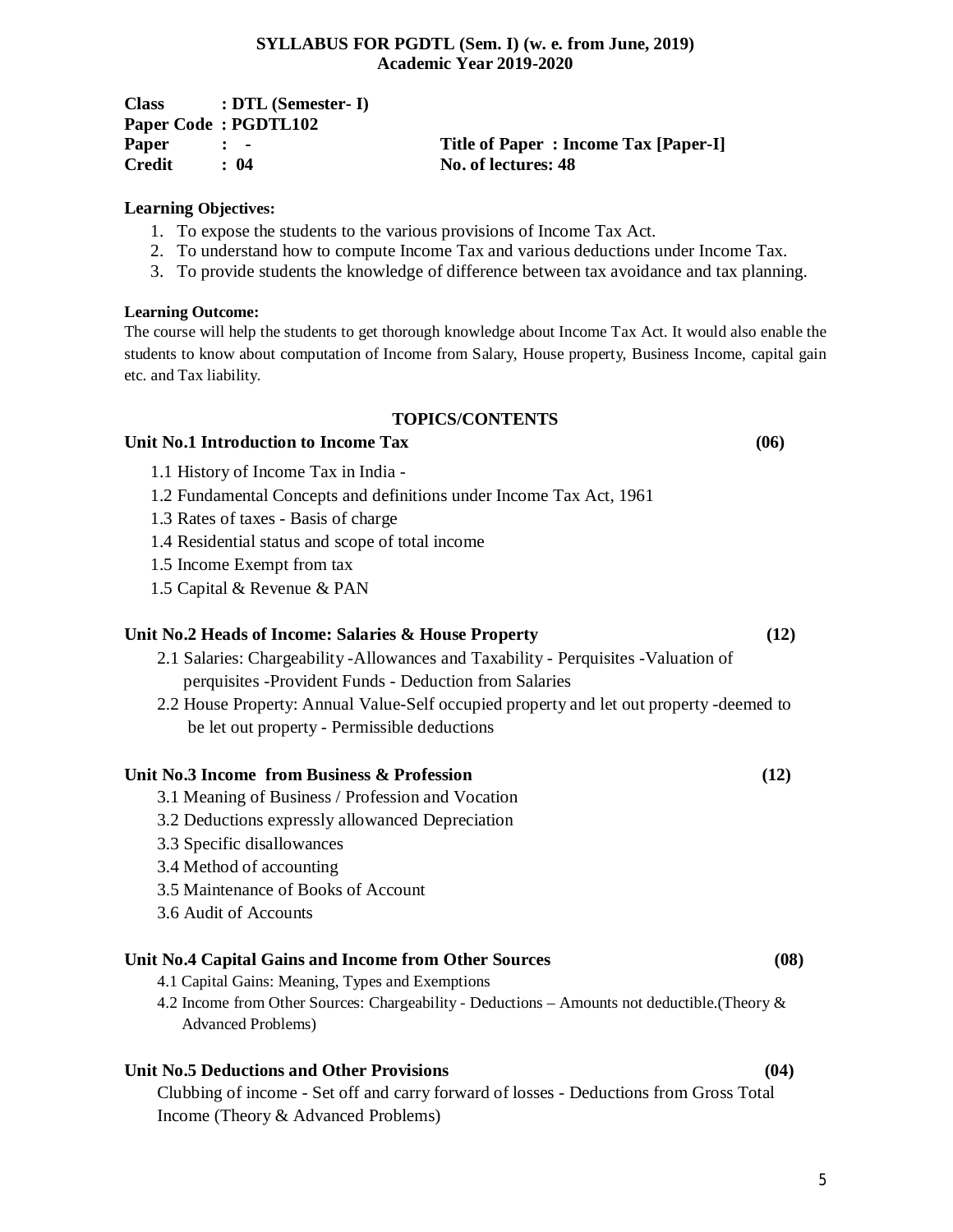# **Unit No.6 computation of taxable income: (06)**

Computation of Taxable Income of Individuals (Advanced Problems)

# **Recommended Books**:

- 1. Dr. Vinod Singhania: Direct Taxes, Law and Practice, Taxman Publication, New Delhi
- 2. Dr. Bhagawati Prasad: Direct Taxes
- 3. Girish Ahuja and Ravi Gupta: Direct Taxes, Bharat Law House, New Delhi.
- 4. T. N. Manoharan: Hand Book of Income Tax Laws
- 5. Gaur &Narang: Income Tax.

# **Notes:**

- 1. Amendments made prior to commencement of Academic Year in the relevant Act should be considered & studied.
- 2. The breakup of questions in the Examination will be as under:
	- a. Theory questions will carry 30% marks.
	- b. Practical Problems will carry 70% marks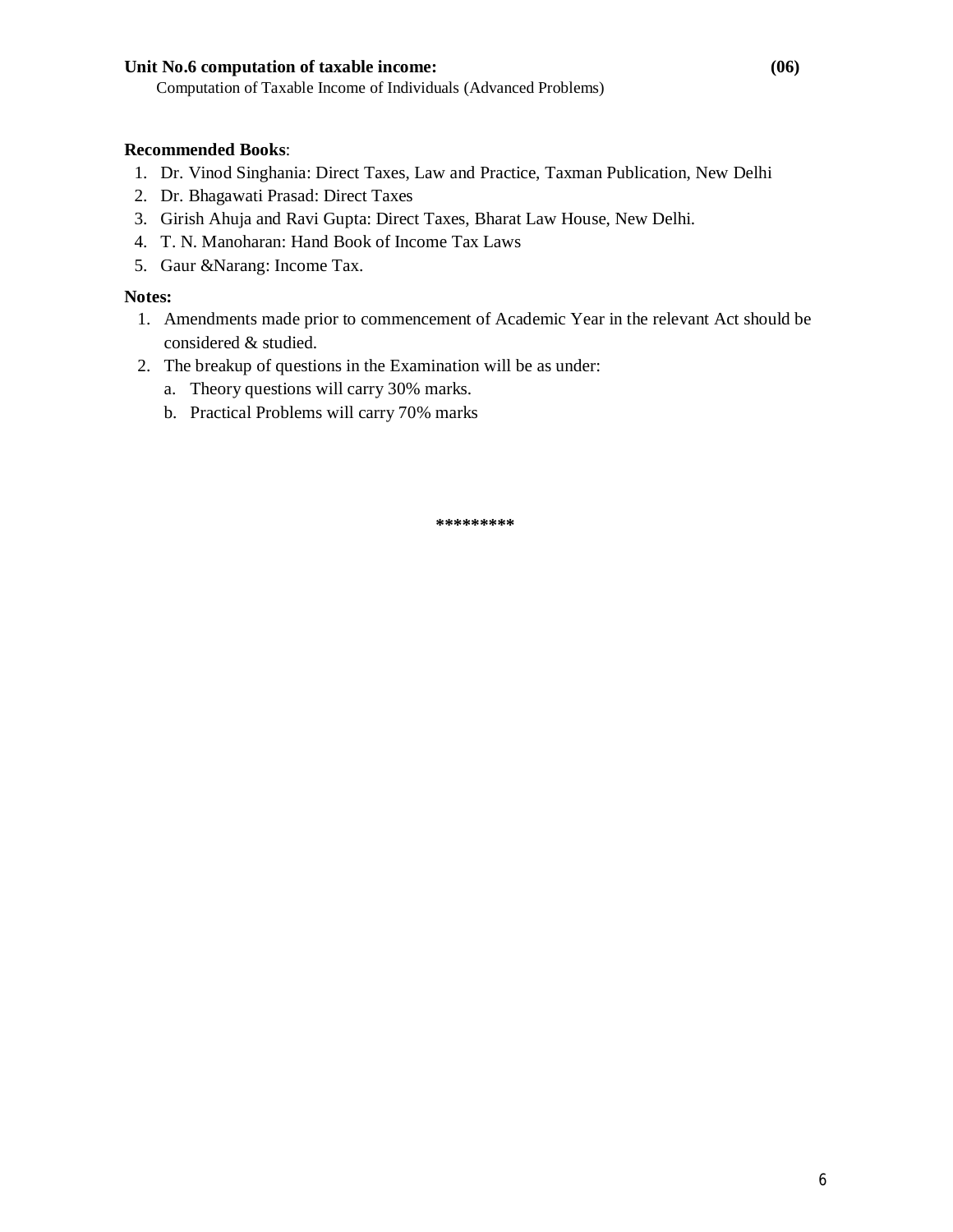| <b>Class</b>  | $\therefore$ DTL (Semester- I) |                                |
|---------------|--------------------------------|--------------------------------|
|               | Paper Code: PGDTL103           |                                |
| <b>Paper</b>  | $\mathbf{r}$ $\mathbf{r}$      | Title of Paper: IGST [Paper-I] |
| <b>Credit</b> | $\cdot$ 04                     | No. of lectures: 48            |

# **Learning Objectives:**

- 1. To demonstrate progressive learning of various tax issues and tax forms related to IGST Act.
- 2. To develop professional skill within students.

# **Learning Outcome:**

- 1. Students can also acquire practical skills to work as tax consultant, audit assistant and other financial supporting services.
- 2. Students will complete a Project/ Written Assignment that integrates career orientation and or professional development skills.

# **TOPICS/CONTENTS**

# **Unit No.1 Preliminaries, Administration (Sec.1 to 4) : (10)**

- 1.1 Short title, extent and commencement, Definitions
- 1.2 Appointment of officers,
- 1.3 Authorization of officers of state tax or union territory tax as proper officer in certain circumstances

# **Unit No.2 Levy and collection of Tax, Determination of Nature of Supply (Sec.5 to 9) : (12)**

- 2.1 Levy and collection
- 2.2 Collection under GST
- 2.3 Provision for grant of exemption under GST
- 2.4 Inter State supply, Intra State Supply
- 2.5 Supplies in territorial waters.

# **Unit No.3 Place of supply of Goods and Services or Both (Sec.10 to 14) : (14)**

- 3.1 Supply of goods other than imported into or exported from India
- 3.2 Imported into or exported from India
- 3.3 Location of supplier or location of recipient is outside India
- 3.4 Supplier of online information and database access or retrieval services

# **Unit No.3 Project/ Practical Work: (12)**

# **Recommended Books**:

- 1. GST Manual- four Major Acts (CGST, SGST, UTGST) 2017
- 2. GST Compensation to States Act 2017- Published by E.BC Lalbagh Luckhnow
- 3. Understanding GST Two partsThe Central Goods and Service Tax Act 2017 & The Intergated GST 2017, EBC. 34 Lalbagh, Lukhnow
- 4. GST Ready Recknoer V.S. Datey Taxman's Publication
- **5.** GST A practical approach Vishsthma Chaudhary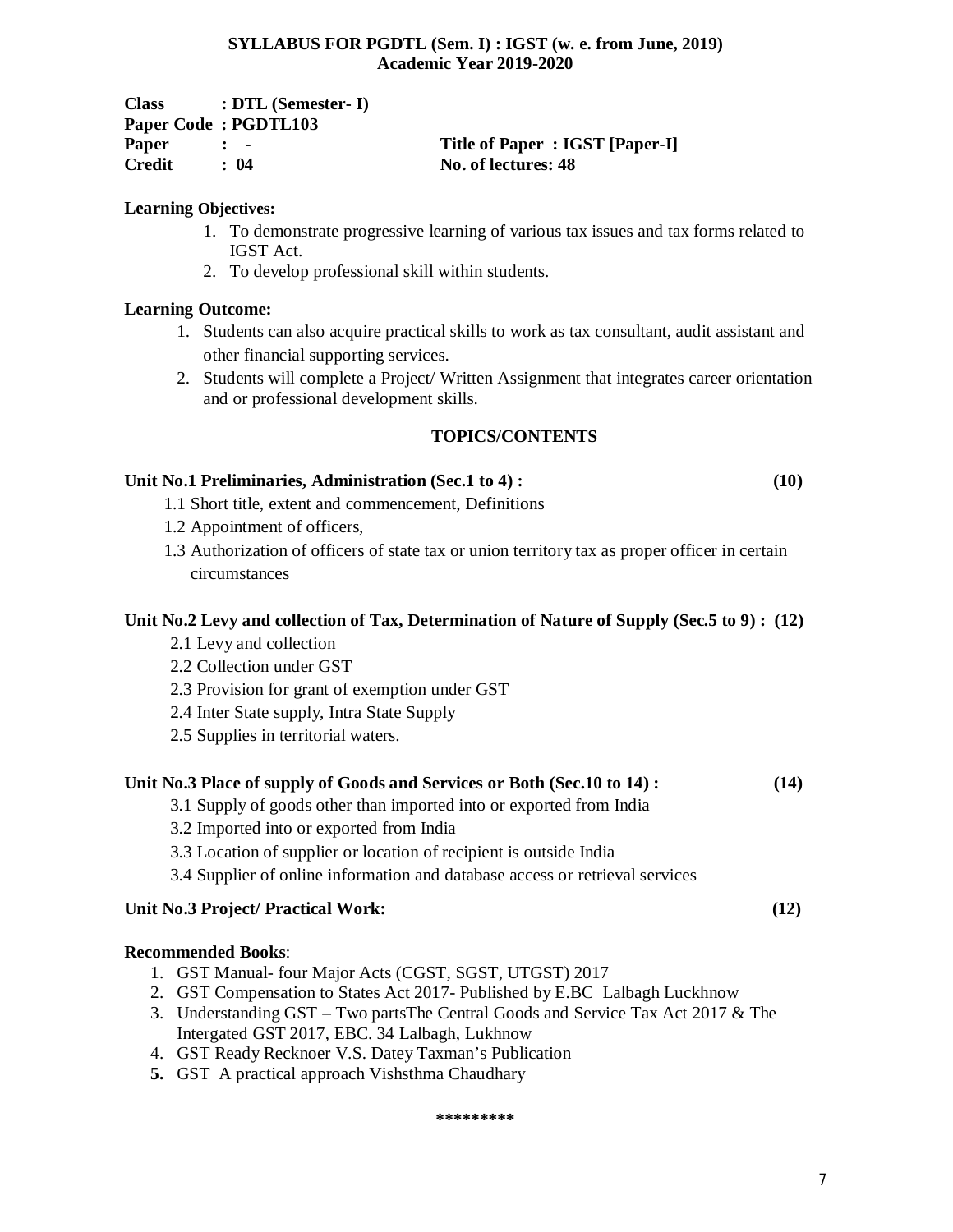| <b>Class</b> | $\therefore$ DTL (Semester- I) |                                      |
|--------------|--------------------------------|--------------------------------------|
|              | Paper Code: PGDTL104           |                                      |
| Paper        | $\mathbf{r}$ $\mathbf{r}$      | Title of Paper: Custom Act [Paper-I] |
| Credit       | $\cdot$ 04                     | No. of lectures: 48                  |

# **Learning Objectives:**

- 1. To provide understanding of Custom Act including Rules pertaining thereto and their application to different situations.
- 2. To understand the legal provisions regarding import and export of goods.
- 3. To know Provision Relating to Conveyances carrying imported or Exports Goods/Service.

# **Learning Outcome:**

Students would acquire knowledge about the legal framework and the ways and means to deal with the legal aspect of different situations under Custom Act.

# **TOPICS/CONTENTS**

**Unit No.1 Introduction: (12)** 

1.2Appointment of customs air ports, warehousing stations Section 1 To 10

1.3Prohibition On Importation And Exportation Of Goods

1.4Detection of illegally imported goods and prevention of the disposal.

# **Unit No.2 Prevention and detection of Illegal Export of goods: (12)**

2.1Prevention and detection of Illegal Export of goods

2.2Powers of exempt from the provisions' U/s. 11(A) To 11(H)

# **Unit No.3 Levy And Exemptions From Custom Duties: (12)**

3.1Levy And Exemptions From Custom Duties 3.2Indicating amount of duty in the Price Of Goods for the purpose of Refund

3.3Advance Ruling– U/s-12 to 28(M)

1.1Preliminary, officers of Customs

# **Unit No.4 Provision Relating To Conveyances: (12)**

4.1Provision Relating To Conveyances carrying imported or Exports Goods Service 4.2Clearance Of Imports Goods u/s 44, section 45 to 49 4.3Clearance Of Export Goods. –u/s 45 to 49

# **Recommended Books**:

- 1. Indirect Tax Law: CAKomalGarg: Pooja Law Publication
- 2. Customs Law Practice & Procedures: Taxman
- 3. Customs Act:CA ArunSetia
- 4. Commentary on the Customs Act 1962. T.P. Mukharjee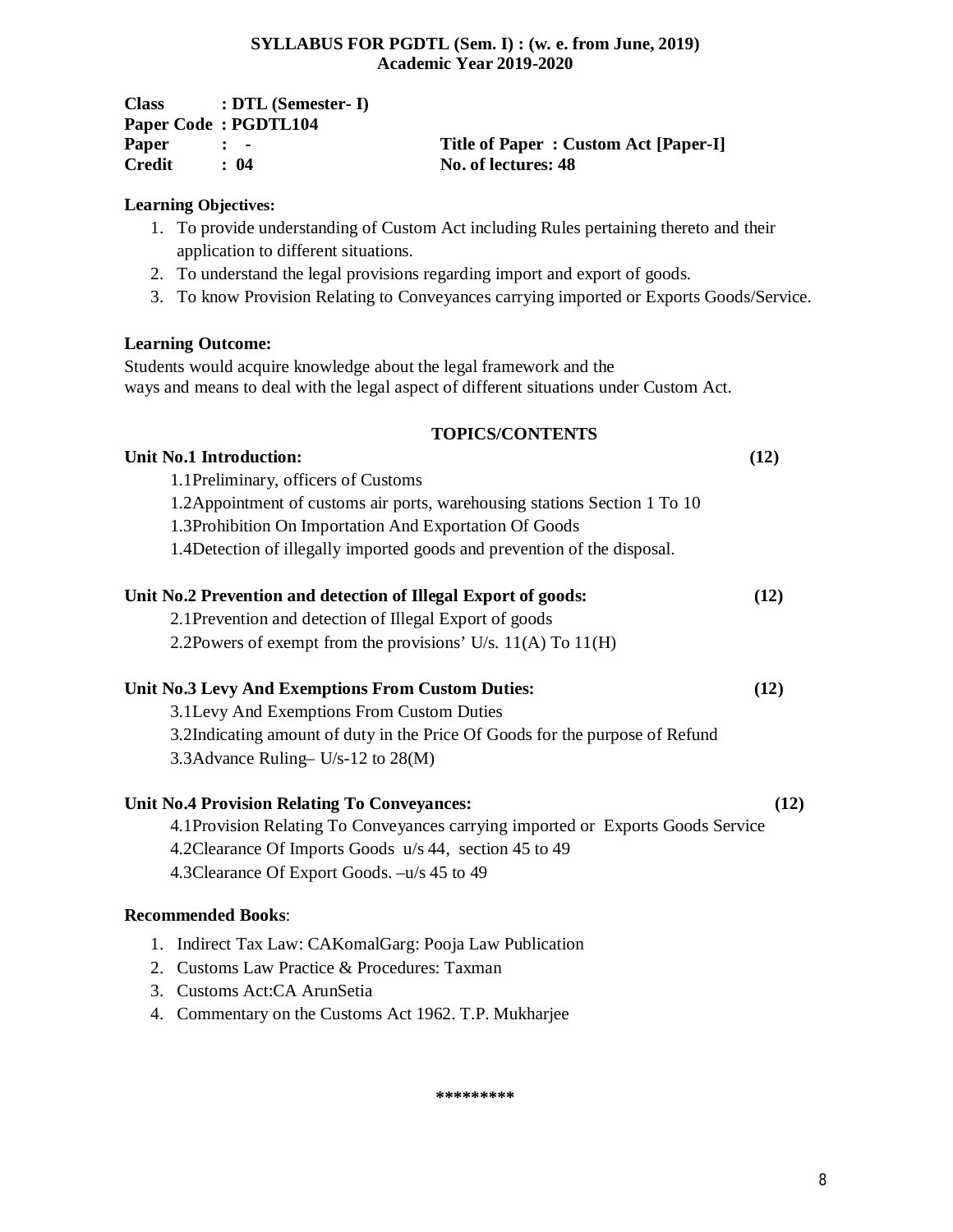| <b>Class</b> | $: DTL$ (Semester- I)     |                                                               |  |
|--------------|---------------------------|---------------------------------------------------------------|--|
|              | Paper Code: PGDTL105      |                                                               |  |
| Paper        | $\mathbf{r}$ $\mathbf{r}$ | <b>Title of Paper:</b> Book Keeping and Accountancy [Paper-I] |  |
| Credit       | : 04                      | No. of lectures: 48                                           |  |

#### **Learning Objectives:**

- 1. To Learn Accounting of Various Businesses.
- 2. To Impart the Knowledge of various Accounting Concepts.
- 3. To Acquaint them Practical approach to accounts writing by using software package

#### **Learning Outcome**

The course structure of this paper would equip the students to get in-depth knowledge of financial accounting along with its practical application thereby giving an opportunity to gain easy access to this competitive business world.

# **TOPICS/CONTENTS**

#### **Unit No.1 Fundamentals of Business Accounting: (14)**

1.1Meaning of book-keeping, definitions

1.2Objectives

1.3Double entry principles, and Important terms

1.4Journal and Ledger

1.5Trial Balance

1.6Rectification of errors

# **Unit No.2 Final Accounts of Sole Traders And Partnership Firms: (12)**

2.1Final Accounts-Trading Account, Profit and Loss Accounts, Balance sheet

2.2Introduction of Partnership -Meaning

2.3Preparation of Partnership Accounts

2.4Single entry system-Preparation of Accounts from incomplete records

#### **Unit No.3 Recording Of Banking Transactions: (10)**

- 3.1Types of Cash Book
	- a. Simple cash Book
	- b. Petty Cash Book
	- c. Two Columns
	- d. Three Columns Cash Book

3.2Preparation of Bank Reconciliation Statement.

#### **Unit No.4 Computerized Accounting: (12)**

4.1Tally Accounting Software-Introduction- Features

4.2Company creation, Company features (F11), (Accounting, Inventory& Statutory)

4.3Types of Groups [Creation, Alteration and deletions]

4.4Ledger [Creation, Alteration and deletions]

4.5Types of Vouchers (Contra , payment , Receipt, Purchase, sales , Journal, Debit note and Credit note)

4.6Recording of various Business transactions and Generation of Reports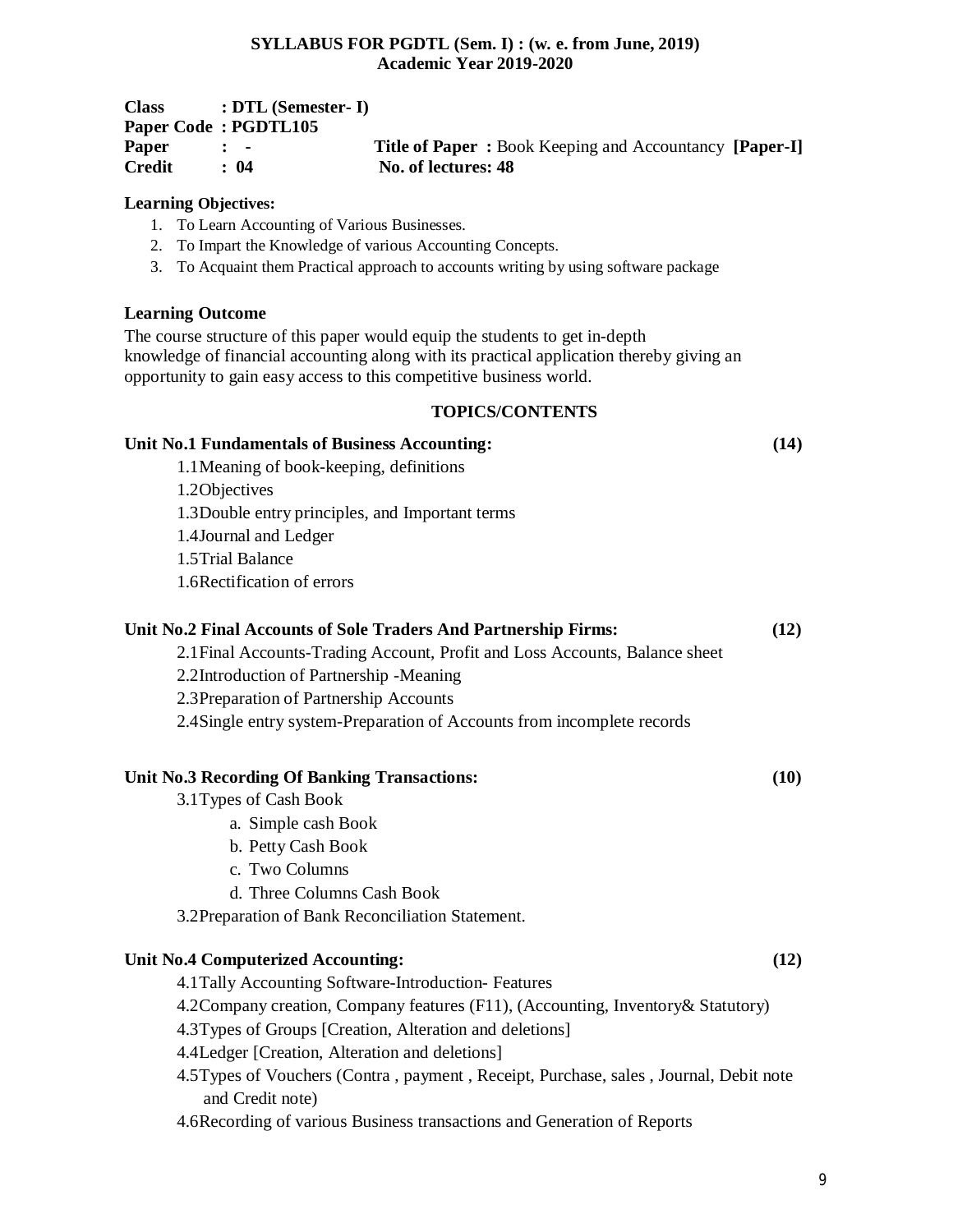# **Recommended Books**:

- 1. Double Entry Book-Keeping :T.S. Grewal, [Sultan Chand Publication]
- 2. Accountancy for Standard Xl By M.G.Patkar, PhadkePrakashan
- 3. Accountancy For Std. XII By M.G. Patkar , PhadkePrakashan
- 4. Corporate Accountancy Excel Book
- 5. Computer Fundamentals by P.K. Sinha & Priti Sinha, 3<sup>rd</sup> Edition, BPB pub.
- 6. Computers Today by S.BasandraGalgotia Publication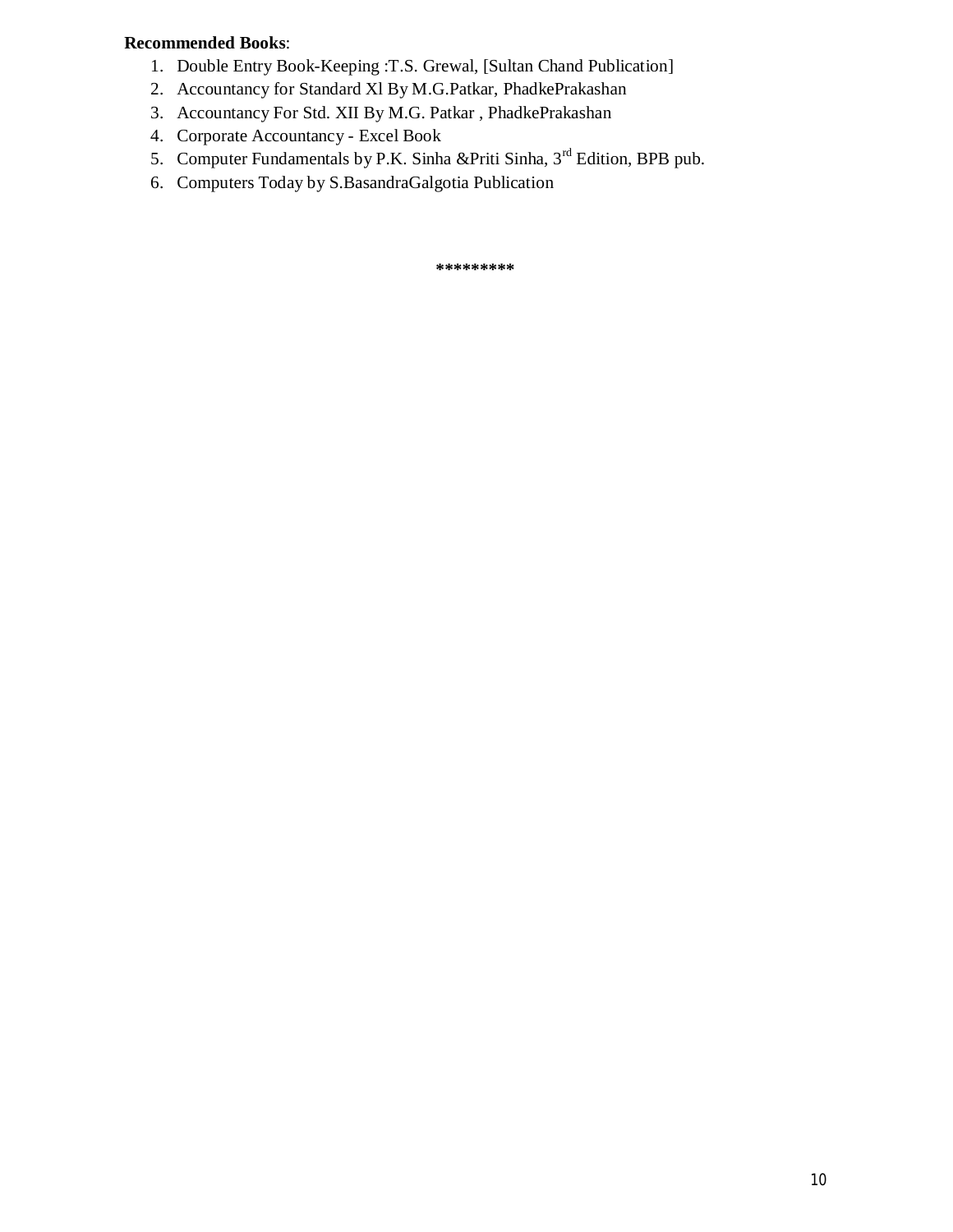| <b>Class</b>  | $: DTL$ (Semester-II)     |                                                           |
|---------------|---------------------------|-----------------------------------------------------------|
|               | Paper Code: PGDTL-201     |                                                           |
| Paper         | $\mathbf{r}$ $\mathbf{r}$ | Title of Paper: General Law Affecting Taxation [Paper-II] |
| <b>Credit</b> | : 04                      | No. of lectures: 48                                       |

# **Learning Objectives:**

To provide understanding and working knowledge of Indian Penal Code, Civil Procedure, Right to Information Act and Information Technology Act.

# **Learning Outcome:**

This course will help students to acquire the knowledge about the Indian Penal Code, Civil Procedure, Right to Information Act and Information Technology Act 2005. Students will be acquainted by these laws.

# **TOPICS/CONTENTS:**

# **Unit No 1: Civil Procedure Code, 1908 (12)**

1.1 Structure and Jurisdiction of Civil Courts; Basic Understanding of Certain Terms

- 1.2 Order, Judgment and Decree, Stay of Suits, Cause of Action, *Res Judicata*, Summary Proceedings, Appeals, Reference
- 1.3 Review and Revision; Powers of Civil Court and their exercise by Tribunals; Institution of Suit; Summary Procedure

# **Unit No 2: Indian Penal Code, 1860 (12)**

- 2.1 Introduction; Offences against Property-Criminal Misappropriation of Property
- 2.2 Criminal Breach of Trust, Cheating, Fraudulent Deeds and Dispositions of Property
- 2.3 Offences relating to Documents and Property Marks
- 2.4 Forgery; Defamation; Abetment and Criminal Conspiracy

# **Unit No 3: Right to Information Act, 2005 (12)**

- 3.1 Key Definitions; Public Authorities & their Obligations
- 3.2 Role of Central/State Governments
- 3.3 Central Information Commission
- 3.4 State information Commission

# **Unit No. 4: Information Technology Act, 2000 (12)**

- 4.1 Introduction, definition, important terms under the Act
- 4.2 Digital Signatures, Electronic Record, Certifying Authority, Digital Signature Certificate
- 4.3 Cyber Regulation Appellate Tribunal
- 4.4 Offences and Penalties; Rules relating to sensitive personal data under IT Act

# **Recommended Books**

- 1. M. P. Jain, Indian Constitutional Law, Lexis Nexis (2015)
- 2. D.D. Basu, Constitutional Law of India, Lexis Nexis (2013)
- 3. Narendra Kumar, Constitutional Law of India, Allahabad Law Agency (2015)
- 4. H. M. Seervi, Constitutional Law of India, N.M. Tripathi
- 5. Arvind Datar, Commentary on Constitution of India (3 Vols), Lexis Nexis (2010)
- 6. Sathya Narayan (Ed), Selected Work of S.P. Sathe (3 Vols), Oxford University Press (2015)
- 7. M.P. Singh, V.N. Shukla's Constitution of India , Eastern Book Company, (2013)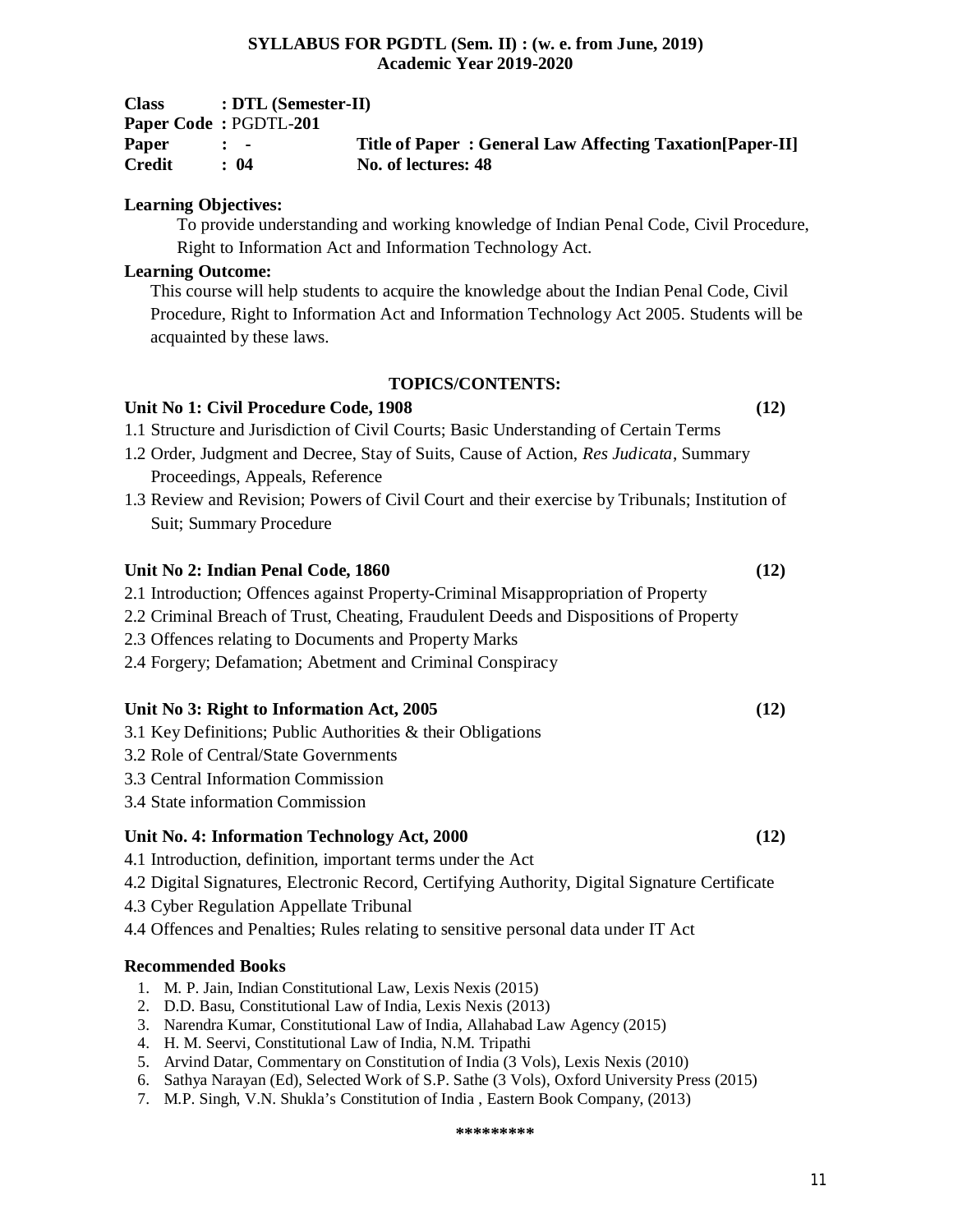| <b>Class</b> | $: DTL$ (Semester-II)        |                                       |
|--------------|------------------------------|---------------------------------------|
|              | <b>Paper Code: PGDTL-202</b> |                                       |
| Paper        | $\mathbf{r}$ $\mathbf{r}$    | Title of Paper: Income Tax [Paper-II] |
| Credit       | $\cdot$ 04                   | No. of lectures: 48                   |

### **Learning Objectives:**

- $\triangleright$  To provide understanding of Direct Taxes including Rules pertaining thereto and their application to different business situations.
- $\triangleright$  To understand the deduction and Collection of Tax.
- > To know the Tax Planning, tax evasion and tax avoidance and Return procedure.

#### **Learning Outcome:**

This paper would provide the understanding of various provisions of Income Tax Act as well as equip the students to make practical applications of the provisions for taxation purpose.

#### **TOPICS/CONTENTS**

| Unit No 1: ASSESSMENT OF COMPANIES AND FIRM:                                                             | (10) |
|----------------------------------------------------------------------------------------------------------|------|
| 1.1. Assessment of Companies                                                                             |      |
| 1.2. Firm (Theory & Problems)                                                                            |      |
| Unit No 2: ASSESSMENT OF CO-OPERATIVE SOCIETIES AND TRUSTS:                                              | (10) |
| 2.1. Assessment of Co-operative Societies                                                                |      |
| 2.2. Assessment of Charitable Trusts (Theory & Problems)                                                 |      |
| Unit No 3: MISCELLENEOUS:                                                                                | (08) |
| 3.1 Income Tax authorities                                                                               |      |
| 3.2 Appeals and Revision                                                                                 |      |
| 3.3 Deduction of Tax at Source - Advance payment of Tax -                                                |      |
| 3.4 Deduction and Collection of Tax At Source-Interest and penalties,                                    |      |
| 3.5 Offences and Prosecutions - (Theory & simple problems on TDS, Advance Tax & Interest<br>Calculation) |      |
| Unit No 4: RETURN OF INCOME:                                                                             | (08) |
| 4.1 Types of return                                                                                      |      |
| 4.2Procedure of filling return                                                                           |      |
| 4.3Ttypes of assessment                                                                                  |      |
| 4.4Procedure for assessment (Practical)                                                                  |      |
| <b>Unit No 5: Practical Exposure:</b>                                                                    | (14) |

5.1Filling of income tax return,

5.2 From- 16, From- 16A, From- 15G/15H, From- 24B, From- 26AS, ITR-1 to ITR-7.

# **Recommended Books**:

- Dr. Vinod Singhania: Direct Taxes, Law and Practice, Taxman Publication, New Delhi.
- Dr. Bhagawati Prasad: Direct Taxes
- Girish Ahuja and Ravi Gupta: Direct Taxes, Bharat Law House, New Delhi.
- T. N. Manoharan: Hand Book of Income Tax Laws
- R. Mohan Lavis: Service Tax (Bharat Publishers, New Delhi)
- V.S. Datey: Indirect Taxes, Law and Practice (Taxman Publications, New Delhi)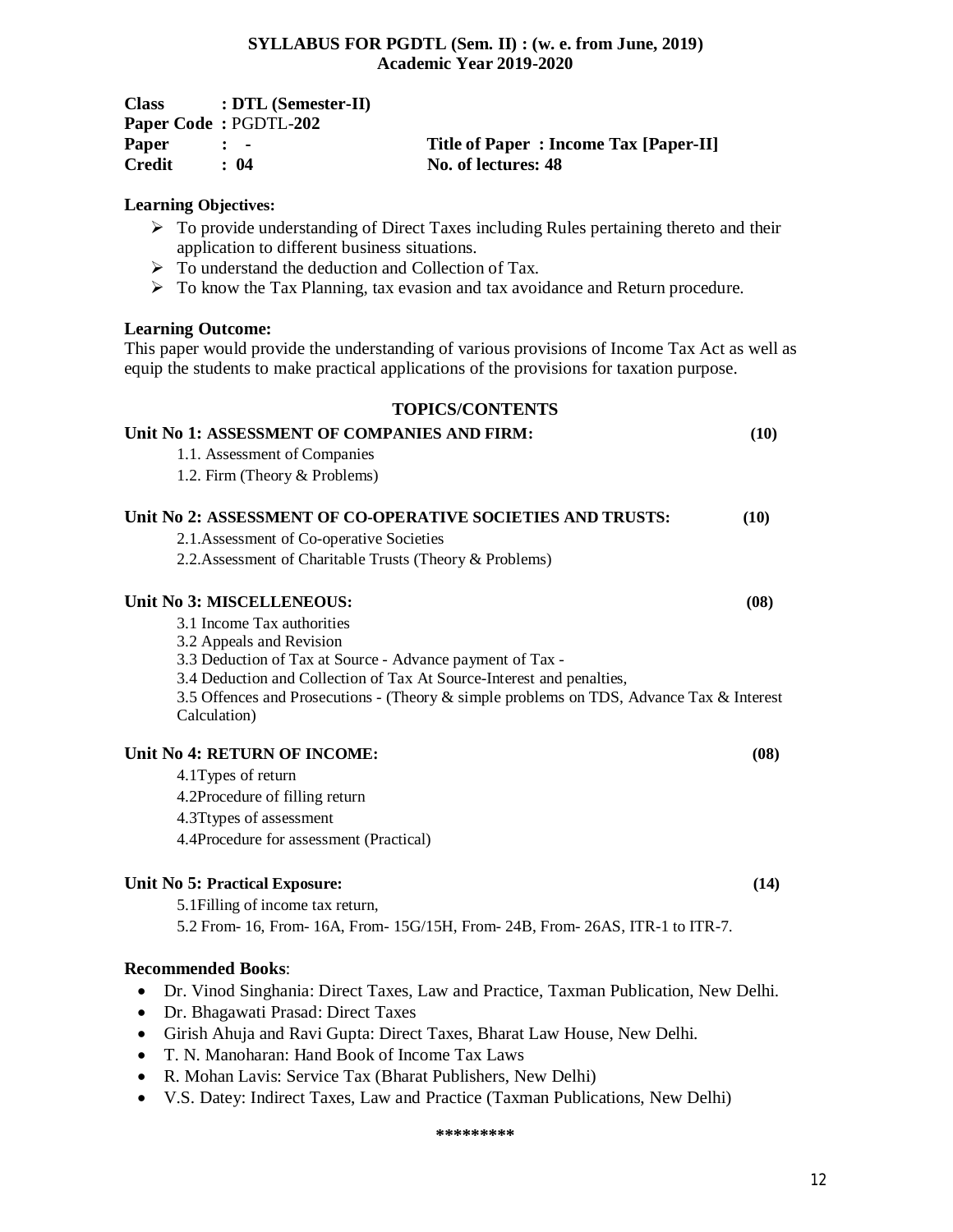| <b>Class</b>  | $: DTL$ (Semester-II)     |                                 |
|---------------|---------------------------|---------------------------------|
|               | Paper Code: PGDTL-203     |                                 |
| Paper         | $\mathbf{r}$ $\mathbf{r}$ | Title of Paper: IGST [Paper-II] |
| <b>Credit</b> | : 04                      | No. of lectures: 48             |

# **Learning Objectives:**

- 1. To demonstrate progressive learning of various tax issues and tax forms related to IGST Act.
- 2. To develop professional skill within students.

# **Course Outcome:**

- 1. Students can also acquire practical skills to work as tax consultant, audit assistant and other financial supporting services.
- 2. Students will complete a Project/ Written Assignment that integrates career orientation and or professional development skills.

# **TOPICS/CONTENTS**

# **Unit No 1: Refund Integrated Tax to international Tourist (Sec.15) (12)**

1.1 Refund of integrated tax paid on supply of goods to tourist leaving India

# **Unit No 2:Zero rated Supply, Appointment of Tax to international Tourist (Sec.16 to19) (12)**

- 2.1Zero rated supply
- 2.2Apportionment of tax and settlement of funds
- 2.3transfer of input tax credit

2.4Tax wrongfully collected and paid to central Government or State Government

# **Unit No 3: Miscellaneous (Sec.20 to 25) (10)**

3.1Application of provision of CGST Act

3.2 Import of services made on or after the appointed day

3.3 Power to make rules

3.4 Power to make regulations, laying of rules, regulations and notifications, removal of difficulties.

# **Unit No 4: Project/ Practical Work (14)**

# **Recommended Books**:

- GST Manual- four Major Acts
- The Central Goods and Service Tax Act 2017
- The Integrated Goods and service Tax Act 2017
- Union Territory Goods and serviced Tax act 2017
- GST Compensation to States Act 2017- Published by E.BC Lalbagh Luckhnow
- Understanding GST The Central Goods and Service Tax Act 2017 & The Intergated GST 2017, EBC. 34 Lalbagh, Lukhnow
- GST Ready Recknoer V.S. Datey Taxman's Publication
- GST A practical approach Vishsthma Chaudhary IRS CA, Anshu Dalima CA Shaifali Giridharwal Taxman's Publication.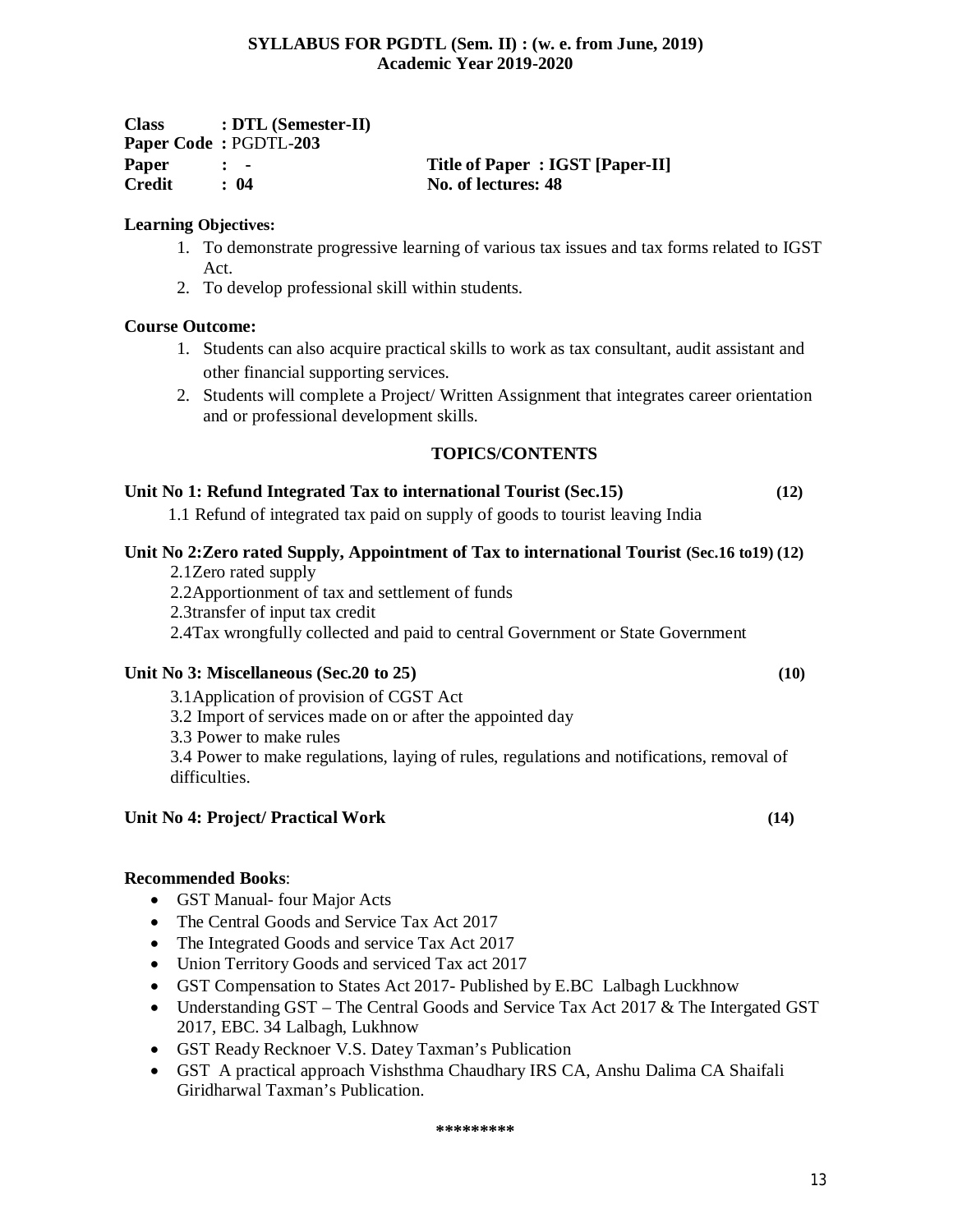| <b>Class</b> | $: DTL$ (Semester-II)        |                                       |
|--------------|------------------------------|---------------------------------------|
|              | <b>Paper Code: PGDTL-204</b> |                                       |
| Paper        | $\mathbf{r}$ $\mathbf{r}$    | Title of Paper: Custom Act [Paper-II] |
| Credit       | : 04                         | No. of lectures: 48                   |

# **Learning Objectives:**

- $\triangleright$  To provide understanding of Custom Act including Rules pertaining thereto and their application to different situations.
- > To understand the legal Provisions Relating to Special Economic Zone.
- To know Provisions regarding Baggage Good Import or Export by Post& Stores.

# **Learning Outcome:**

After the completion of this paper, the students will be able to have confidence in managing Custom Tax issues and also to settlement of Cases.

# **TOPICS/CONTENTS**

| Unit No 1: Transporting and Warehousing of Goods                        |      |
|-------------------------------------------------------------------------|------|
| 1.2Goods In Transit                                                     |      |
| 1.2Warehousing and Drawback                                             |      |
| 1.3 Provisions Relating to Special Economic Zone. U/s52to U/s76 (N)     |      |
| Unit No 2: Provision regarding Import and Export of Goods               | (12) |
| 2.1 Provisions regarding Baggage Good Import or Export by Post & Stores |      |
| 2.2 Goods Import or Exported by Post Stores. U/s 77 to 90               |      |
| Unit No 3: Provisions for transaction of Improper goods                 | (12) |
| 3.1 Coastal Goods and Vessels carrying Coastal Goods                    |      |
| 3.2 Searches, Seizure & Arrest                                          |      |
| 3.3 Confiscation of Goods                                               |      |
| 3.4 Conveyance & Imposition of Penalties U/s 91 to 127                  |      |
| Unit No 4: Provision regarding Appeals                                  | (12) |
| 4.1 Settlement of Cases                                                 |      |
| 4.2 Appeals 7 Revision                                                  |      |
| 4.3 Offences & Prosecutions                                             |      |
| 4.4 Miscellaneous $U/s127$ A to 161.                                    |      |
|                                                                         |      |
|                                                                         |      |

# **Recommended Books**:

- 1. Custom Law Manual: R.K. Jain
- 2. Custom Law Practice and Procedures : Taxman
- 3. How to handled Customs Problems.
- 4. Custom Law Practice and Procedures: Tukaram Shailendranath
- 5. Indirect Taxation :Custom Laws: CA Final : Prof. Vaidya